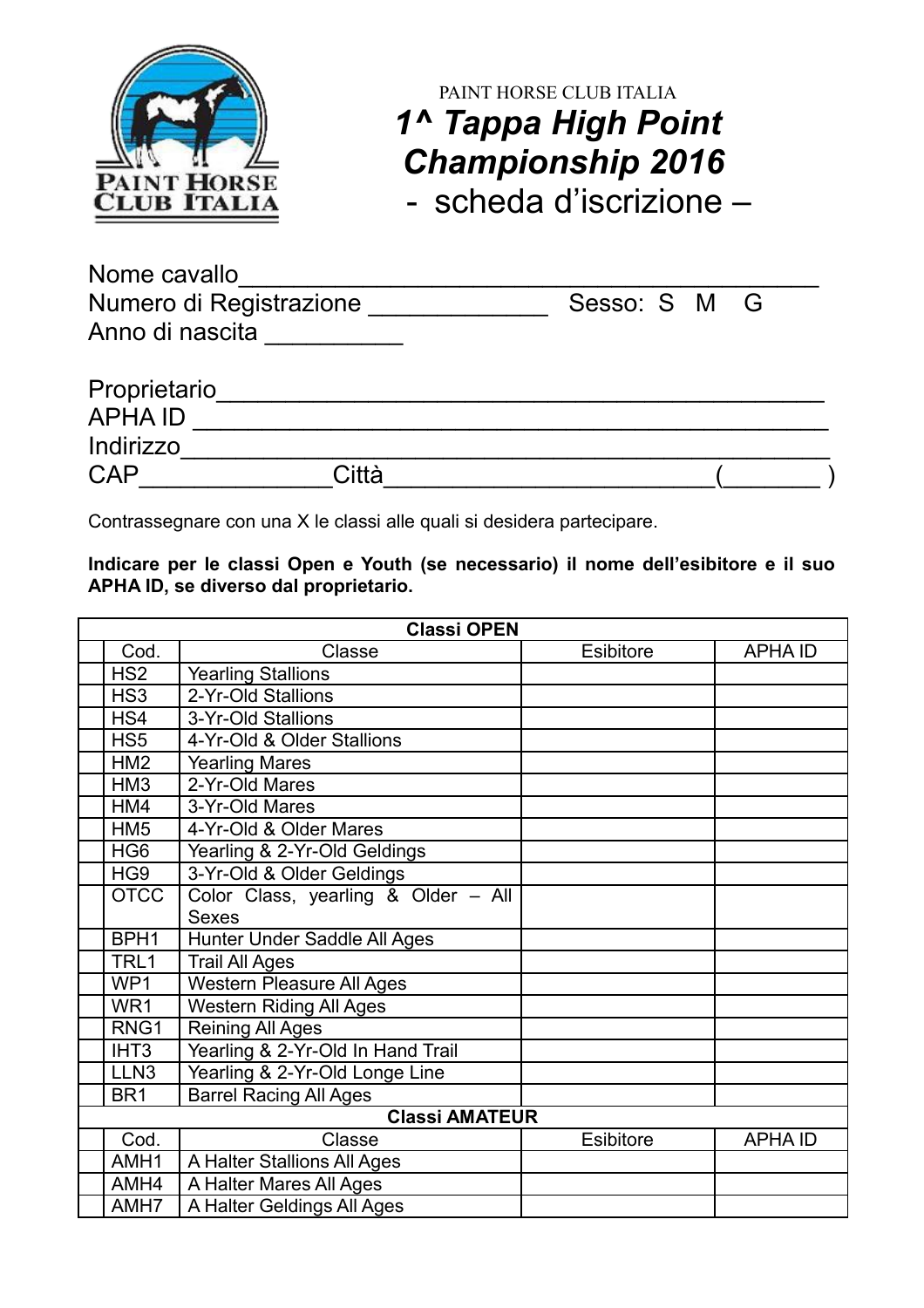| AHS1             | A Hunt Seat Equitation All Ages                                      |                  |                |
|------------------|----------------------------------------------------------------------|------------------|----------------|
| ABH1             | A Hunter Under Saddle All Ages                                       |                  |                |
| ASH1             | A Showmanship All Ages                                               |                  |                |
| AT1              | A Trail All Ages                                                     |                  |                |
| AH <sub>1</sub>  | A Western Horsemanship All Ages                                      |                  |                |
| AWP1             | A Western Pleasure All Ages                                          |                  |                |
| AWR1             | A Western Riding All Ages                                            |                  |                |
| AR1              | A Reining All Ages                                                   |                  |                |
| AIH <sub>3</sub> | A Yearling & 2 Yr-Old In Hand Trail                                  |                  |                |
| ALL1             | A Yearling & 2-Yr-Old Longe Line All Ages                            |                  |                |
|                  | <b>Classi YOUTH</b>                                                  |                  |                |
| Cod.             | Classe                                                               | Esibitore        | <b>APHA ID</b> |
| YM1              | Y Halter Mares All Ages                                              |                  |                |
| YG1              | Y Halter Geldings All Ages                                           |                  |                |
| YEE1             | Y Hunt Seat Equitation 18 & Under                                    |                  |                |
| YBH1             | Y Hunter Under Saddle 18 & Under                                     |                  |                |
| YSH1             | Y Showmanship 18 & Under                                             |                  |                |
| YT <sub>1</sub>  | Y Trail 18 & Under                                                   |                  |                |
| YH <sub>1</sub>  | Y Western Horsemanship 18 & Under                                    |                  |                |
| YWP1             | Y Western Pleasure 18 & Under                                        |                  |                |
| YWR1             | Y Western Riding 18 & Under                                          |                  |                |
| YR <sub>1</sub>  | Y Reining 18 & Under                                                 |                  |                |
|                  | <b>Y Lead Line</b>                                                   |                  |                |
|                  | <b>Classi OPEN - SOLID PAINT BREED</b>                               |                  |                |
| Cod.             | Classe                                                               | <b>Esibitore</b> | <b>APHA ID</b> |
| <b>BS21</b>      | SPB Jr Stallions (2 & Under)                                         |                  |                |
| <b>BS22</b>      | SPB Sr Stallions (3 & Over)                                          |                  |                |
| <b>BM21</b>      | SPB Jr Mares (2 & Under)                                             |                  |                |
| <b>BM22</b>      | SPB Sr Mares (3 & Over)                                              |                  |                |
| <b>BG21</b>      | SPB Jr Geldings (2 & Under)                                          |                  |                |
| <b>BG22</b>      | SPB Sr Geldings (3 & Over)                                           |                  |                |
| BBH1             | SPB Hunter Under Saddle All Ages                                     |                  |                |
| BT <sub>1</sub>  | <b>SPB Trail All Ages</b>                                            |                  |                |
| BWP1             | SPB Western Pleasure All Ages                                        |                  |                |
| BWR1             | <b>SPB Western Riding All Ages</b>                                   |                  |                |
| BRG1             |                                                                      |                  |                |
| BIH <sub>3</sub> | <b>SPB Reining All Ages</b><br>SPB Yearling & 2-Yr-Old In Hand Trail |                  |                |
| BLL3             | SPB Yearling & 2-Yr-Old Longe Line                                   |                  |                |
|                  | <b>Classi AMATEUR - SOLID PAINT BREED</b>                            |                  |                |
| Cod.             | Classe                                                               | Esibitore        | <b>APHAID</b>  |
| ABS1             | <b>ASPB Stallions All Ages</b>                                       |                  |                |
| ABS4             | <b>ASPB Mares All Ages</b>                                           |                  |                |
| ABS7             | <b>ASPB Geldings All Ages</b>                                        |                  |                |
| <b>ABHS</b>      | <b>ASPB Hunt Seat Equitation All Ages</b>                            |                  |                |
| <b>ABBH</b>      | ASPB Hunter Under Saddle All Ages                                    |                  |                |
| <b>ABSH</b>      | <b>ASPB Showmanship All Ages</b>                                     |                  |                |
| ABT              | <b>ASPB Trail All Ages</b>                                           |                  |                |
| <b>ABHM</b>      | <b>ASPB Western Horsemanship All Ages</b>                            |                  |                |
| <b>ABWP</b>      | <b>ASPB Western Pleasure All Ages</b>                                |                  |                |
| <b>ABWR</b>      | <b>ASPB Western Riding All Ages</b>                                  |                  |                |
| <b>ABRG</b>      | <b>ASPB Reining All Ages</b>                                         |                  |                |
| ABI3             | ASPB Yearling & 2 Yr -Old In Hand Trail                              |                  |                |
| ABL <sub>2</sub> | ASPB Yearling & 2-Yr-Old Longe Line All                              |                  |                |
|                  |                                                                      |                  |                |